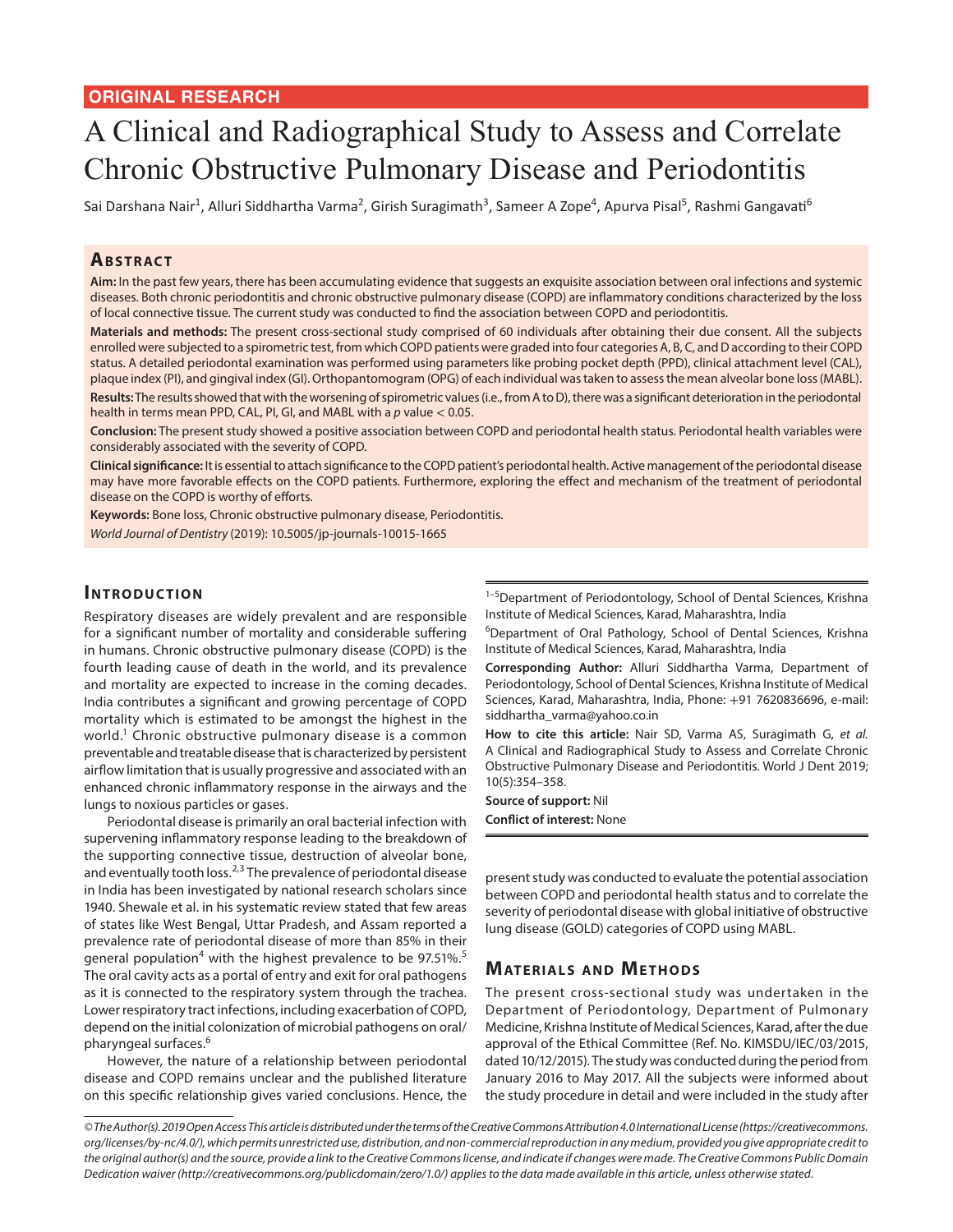obtaining their due written consent. Sixty individuals suffering from COPD were selected for the study by purposive sampling technique.

## **Selection Criteria**

Ambulatory COPD patients aged from 30 years to 60 years with no history of exacerbation in the last 3 months and with a minimum of 12 teeth present in their oral cavity were included in the study. Individuals suffering from any other systemic diseases, such as diabetes mellitus and osteoporosis, etc., that are known to influence periodontal status; history of periodontal treatment in the past 6 months; inability to perform lung function test; use of any medication known to influence the periodontal tissues; and pregnant or lactating women were excluded from the study.

#### **Method of Collection of Data**

The demographic details and relevant information of the subjects were recorded using a specially-designed case proforma which included medical history, past dental history, oral hygiene habits, history of usage of tobacco, and socioeconomic status. Weight and height of the subjects were measured to evaluate the body mass index  $(BMI = weight/(height)^2)$ . All the subjects enrolled in the study were subjected to a spirometric test. A clip is placed on the patient's nose to keep both nostrils closed and a breathing mask is placed around their mouth. The patients are instructed to take a deep breath in, hold their breath for a few seconds, and then exhale as hard as possible into the breathing mask. This test is repeated at least three times to make sure that the results are consistent. The highest value amongst three close test readings is used as a final result. The assessments were done before and after 20minutes of delivering a β2-agonist (salbutamol 5mg/mL in 9% saline solution), through a nebulizer. Spirometry measures two key factors: expiratory forced vital capacity (FVC) and forced expiratory volume in one second (FEV1). Forced vital capacity is the greatest total amount of air you can forcefully breathe out after breathing in as deeply as possible and FEV1 is the amount of air you can force out of your lungs in one second. The presence of a post bronchodilator FEV1/FVC <0.70 confirms the presence of persistent airflow limitation and thus of COPD in patients with appropriate symptoms. Based on the spirometric values and GOLD, COPD criteria patients were further graded into four categories (A, B, C, and D).<sup>7</sup>

A detailed dental examination was performed in the Department of Periodontology during which the parameters like PPD, CAL, and PI by Silness and Löe 1964, and GI by Löe and Silness 1963 were recorded. The subjects with habit of tobacco usage were referred to tobacco cessation center in the same institute for further counseling.

#### **Evaluation of Radiographic Parameters**

Orthopantomograms of all the study subjects were recorded using an OPG machine Xtropan 2000 (manufactured by VM Meditech Pvt Limited, Chennai, Tamil Nadu, India). The alveolar bone loss was measured using an OPG grid which was placed along with the film to standardize the measurements. The space between each radiopaque line of the grid was taken as 1 mm of bone loss. Bone loss was measured from the cementoenamel junction to the crest of the alveolar bone on the OPG. A minimum of two sites with the maximum bone loss in the posterior region of each quadrant was taken into consideration. Any grossly decayed tooth or root stumps were excluded from the study. The average bone loss was calculated by adding the total amount of bone loss (2 sites per quadrant) per patient and dividing it by eight, i.e., the number of sites considered.

All the data collected were statistically analyzed using Statistical Package for the Social Sciences (SPSS) software (version 20; IBM SPSS Inc., Chicago, IL, USA, 2011). The results were expressed in means and percentages; *p* value <0.05 was considered significant. The significance of difference in means was tested by analysis of variance (ANOVA) test. Tukey *post hoc* test was used to assess the difference in values between the different groups.

# **RESULTS**

In this cross-sectional study, the periodontal status of 60 COPD patients was assessed. Out of 60 COPD patients, 41 patients were male (68.30%) and 19 patients were female (31.70%). The mean age (SD) and BMI (SD) of the study population were 53.90 (5.36) and 23.26 (3.95), respectively. Forty-eight individuals had a monthly income of less than Rs. 10,000 (80%) per month whereas 12 individuals had a monthly income of more than Rs. 10,000 (20%), which denotes that the majority of the study population belonged to the poor socioeconomic background.<sup>8</sup> On examining the smoking status of the subjects, it was found that 57 subjects (95%) were nonsmokers and 3 individuals (5%) were current smokers.

Around 89% of the study population used horizontal scrub motion while cleaning their teeth. Only 12% of the subjects undergo scaling twice in a year, 24% once in a year, and 76% have not undergone scaling for more than 2 years.

The percentage distribution of the study population as per GOLD categories is mentioned in Table 1. One-way ANOVA test was performed to test the differences between mean values of PPDs, CAL, PI, GI, and MABL amongst GOLD categories. It was found that there was a statistically significant difference in the PPD, CAL, PI, GI, and MABL values amongst GOLD COPD groups with a *p* value <0.05 as shown in Tables 2 to 6, respectively. Intergroup comparison of GOLD

**Table 1:** Percentage distribution of study population as per global initiative of obstructive lung disease categories

| <b>GOLD COPD</b> | Frequency | Percent |
|------------------|-----------|---------|
| Α                | 15        | 25.00   |
| B                | 15        | 25.00   |
|                  | 12        | 20.00   |
| D                | 18        | 30.00   |

**Table 2:** Assessment of mean probing pocket depth of GOLD chronic obstructive pulmonary disease categories using ANOVA

|                           | <b>PPD</b> |           |       |         |
|---------------------------|------------|-----------|-------|---------|
| <b>GOLD COPD category</b> | Mean       | Std. Dev. |       | p value |
| Α                         | 3.94       | 0.66      | 44.90 | $0.00*$ |
| B                         | 4.21       | 0.54      |       |         |
|                           | 5.61       | 0.55      |       |         |
| D                         | 8.57       | 2.19      |       |         |

Intergroup comparison of GOLD COPD categories using Tukey *post hoc* test

| A | B | 0.942    |
|---|---|----------|
|   | C | $0.009*$ |
|   | D | $0.000*$ |
| B | C | $0.037*$ |
|   | D | $0.000*$ |
| C | D | $0.000*$ |
|   |   |          |

\*Statistically significant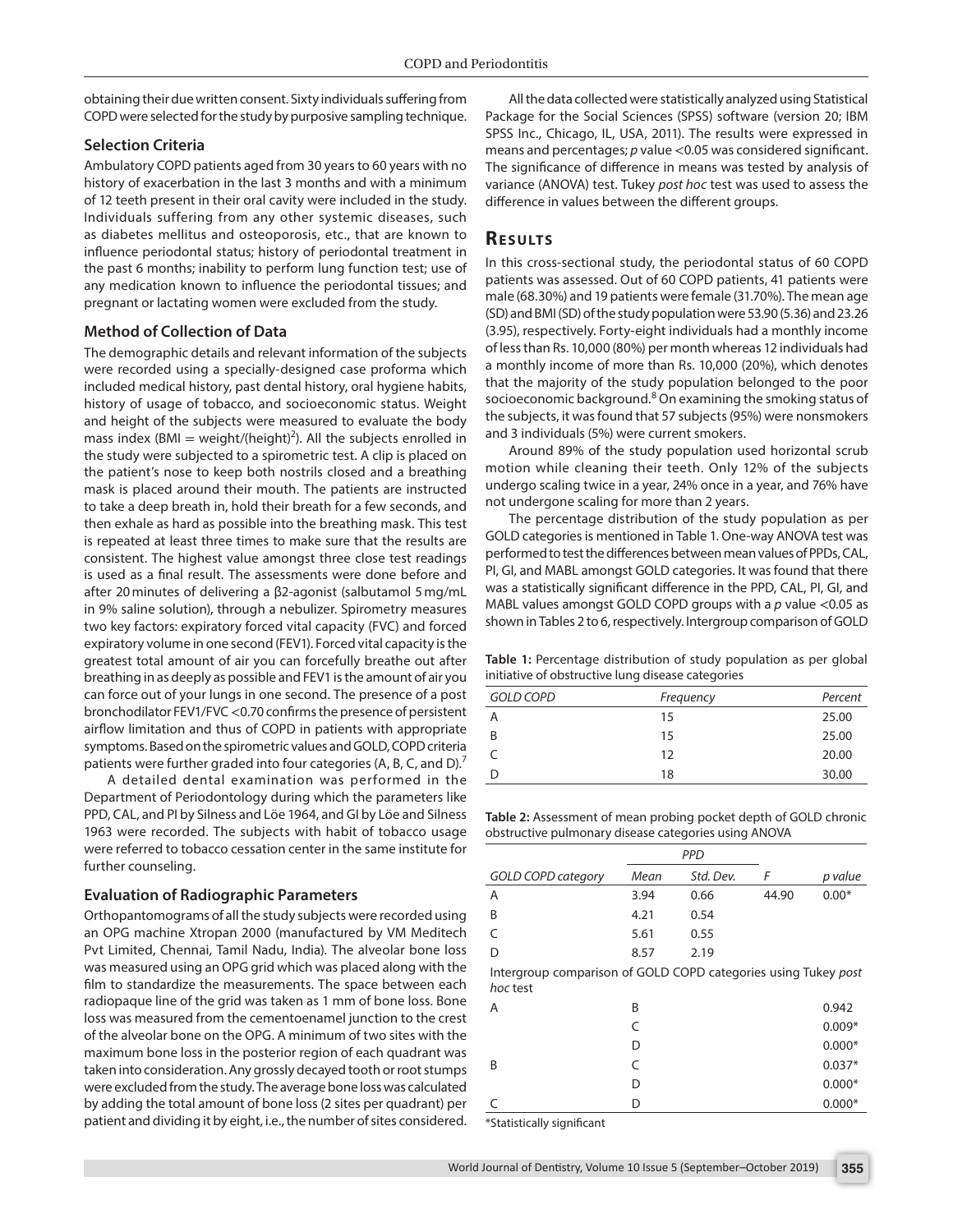|                                                                            | RAL   |           |       |          |
|----------------------------------------------------------------------------|-------|-----------|-------|----------|
| <b>GOLD COPD category</b>                                                  | Mean  | Std. Dev. | F     | p value  |
| A                                                                          | 3.21  | 1.20      | 45.99 | $0.00*$  |
| B                                                                          | 4.59  | 1.71      |       |          |
| $\subset$                                                                  | 6.77  | 1.14      |       |          |
| D                                                                          | 11.36 | 3.29      |       |          |
| Intergroup comparison of GOLD COPD categories using Tukey post<br>hoc test |       |           |       |          |
| A                                                                          | B     |           |       | 0.304    |
|                                                                            | C     |           |       | $0.000*$ |
|                                                                            | D     |           |       | $0.000*$ |
| B                                                                          | C     |           |       | $0.055*$ |
|                                                                            | D     |           |       | $0.000*$ |
|                                                                            | D     |           |       | $0.000*$ |

**Table 3:** Assessment of mean CAL of GOLD COPD categories using ANOVA

\*Statistically significant

**Table 4:** Assessment of mean plaque index of GOLD COPD categories using ANOVA

|                                                                            | PI   |           |       |          |
|----------------------------------------------------------------------------|------|-----------|-------|----------|
| <b>GOLD COPD category</b>                                                  | Mean | Std. Dev. | F     | p value  |
| A                                                                          | 1.40 | 0.51      | 18.20 | $0.00*$  |
| B                                                                          | 2.59 | 0.86      |       |          |
|                                                                            | 3.73 | 0.40      |       |          |
| D                                                                          | 6.18 | 3.43      |       |          |
| Intergroup comparison of GOLD COPD categories using Tukey post<br>hoc test |      |           |       |          |
| A                                                                          | R    |           |       | 0.348    |
|                                                                            |      |           |       | $0.017*$ |
|                                                                            | D    |           |       | $0.000*$ |
| B                                                                          |      |           |       | 0.455    |

\*Statistically significant

**Table 5:** Assessment of mean gingival index of GOLD COPD categories using ANOVA

 $C$  D 0.008\*

 $D = 0.000*$ 

|                                                                | GI   |           |       |          |
|----------------------------------------------------------------|------|-----------|-------|----------|
| <b>GOLD COPD category</b>                                      | Mean | Std. Dev. | F     | p value  |
| A                                                              | 1.57 | 0.49      | 20.99 | $0.00*$  |
| B                                                              | 2.51 | 0.78      |       |          |
| $\subset$                                                      | 2.98 | 0.39      |       |          |
| D                                                              | 5.98 | 2.98      |       |          |
| Intergroup comparison of GOLD COPD categories using Tukey post |      |           |       |          |
| hoc test                                                       |      |           |       |          |
| A                                                              | B    |           |       | 0.435    |
|                                                                | C    |           |       | 0.155    |
|                                                                | D    |           |       | $0.000*$ |
| B                                                              | C    |           |       | 0.895    |
|                                                                | D    |           |       | $0.000*$ |
|                                                                | n    |           |       | $0.000*$ |

\*Statistically significant

**Table 6:** Assessment of mean alveolar bone loss of GOLD COPD categories using ANOVA

|                                                                            | <b>MABL</b> |           |        |          |  |
|----------------------------------------------------------------------------|-------------|-----------|--------|----------|--|
| <b>GOLD COPD category</b>                                                  | Mean        | Std. Dev. | F      | p value  |  |
| A                                                                          | 2.03        | 0.39      | 101.53 | $0.00*$  |  |
| B                                                                          | 3.21        | 0.36      |        |          |  |
| $\subset$                                                                  | 3.89        | 0.32      |        |          |  |
| D                                                                          | 4.86        | 0.67      |        |          |  |
| Intergroup comparison of GOLD COPD categories using Tukey post<br>hoc test |             |           |        |          |  |
| A                                                                          | B           |           |        | $0.000*$ |  |
|                                                                            | C           |           |        | $0.000*$ |  |
|                                                                            | D           |           |        | $0.000*$ |  |
| B                                                                          | C           |           |        | $0.002*$ |  |
|                                                                            | D           |           |        | $0.000*$ |  |
|                                                                            | D           |           |        | $0.000*$ |  |

\*Statistically significant

categories was performed using the Tukey *post hoc* test which showed statistical significance amongst all the groups on the comparison of MABL (Table 6).

## **Discussion**

The concept of linking periodontitis and systemic diseases is not new.<sup>9</sup> The association between periodontal diseases and COPD has gained attention owing to the fact that both these diseases share the same pathophysiology and common risk factors.

Existing literature suggests that the risk of developing COPD and periodontal health is inversely related to socioeconomic status.<sup>10,11</sup> In the current study, we have observed similar results as majority of our subjects belonged to low socioeconomic strata. There was a strong association between education level and socioeconomic status with periodontal health in our study subjects.<sup>11</sup> Poor oral hygiene status observed amongst the study population could be attributed to faulty toothbrushing method, lower regular supragingival scaling and poorer oral health knowledge amongst the study population, which was evident through the data obtained in the specially designed case proforma. Similar reasons were elicited for the poor periodontal health status in a study conducted by Newman et al.<sup>12</sup> Poor oral hygiene results in an increase in mass and complexity of dental plaque, which may foster bacterial interactions between indigenous plaque bacteria and acknowledged respiratory pathogens, which are shed into saliva.<sup>13</sup>

The literature suggests that chronic periodontitis may influence the course of respiratory infection. Some of the recently published studies have found poor periodontal health in patients who suffered from COPD as compared to healthy controls.<sup>14-16</sup>

Similarly, Shen et al. in his nationwide population-based cohort study had observed that there was an increased risk of periodontal diseases in patients with COPD.<sup>17</sup> A positive association between COPD and chronic periodontitis was observed in our current study which is in accordance with studies conducted by Madalli et al. and VikasDeo et al., and others.<sup>18-21</sup> On the contrary to the abovementioned observations, Takahashi et al., Hayes et al., and Russell et al. had observed a weak association between periodontal diseases and COPD.<sup>22-24</sup>

Studies carried out by Peter et al. and Hyman et al. revealed a strong association of smoking with COPD and periodontitis.<sup>25,26</sup>

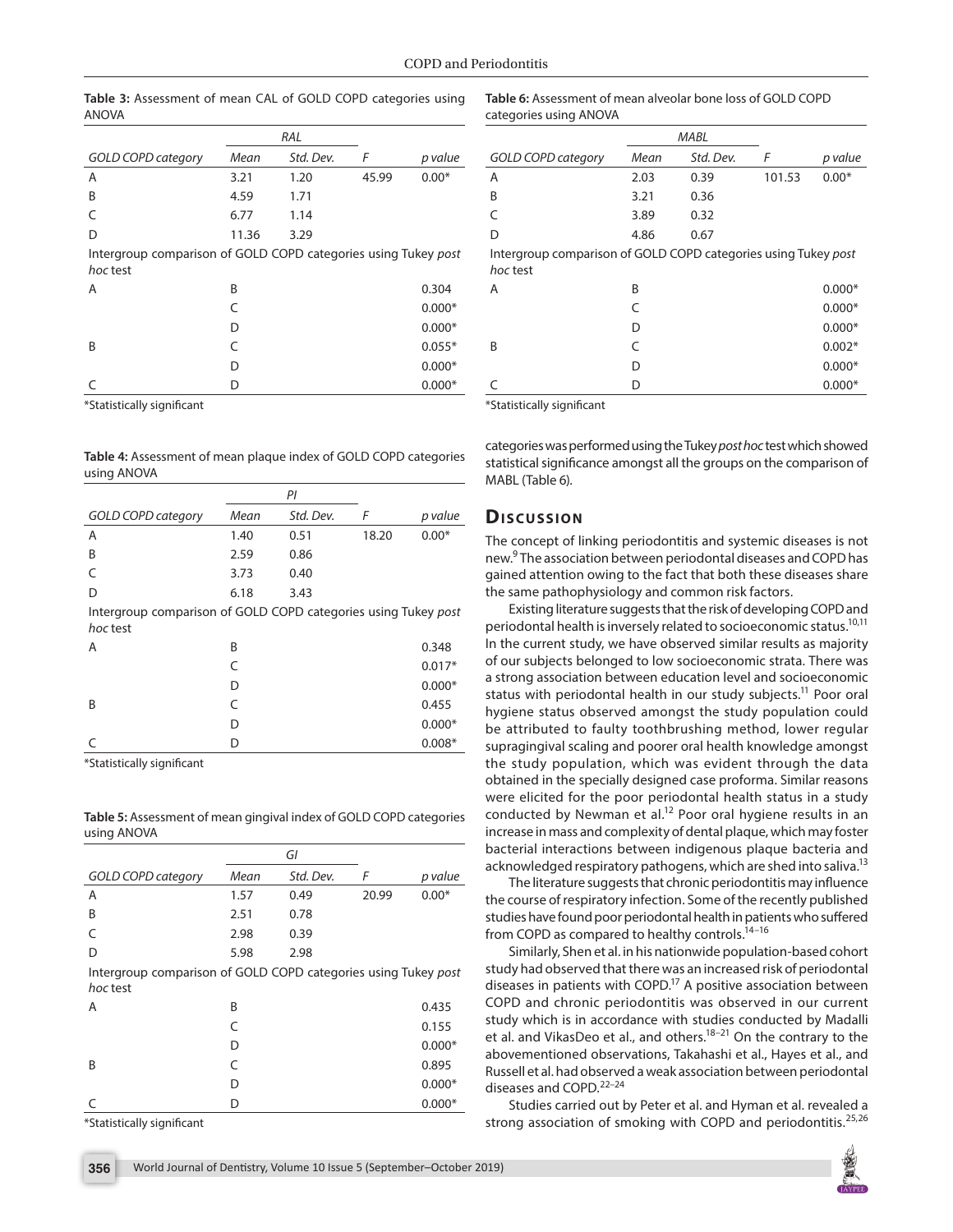However, Thomsen et al. reported that never-smokers with COPD had different characteristics and milder diseases, limited to the lungs. However, the morbidity levels were substantial in never-smokers with COPD.<sup>27</sup> Thus, smoking can be a major confounding factor in the studies that attempt to prove an association between periodontal disease and COPD. Smoking was not a significant confounding factor in our study as a majority of the study subjects were nonsmokers.

In the current study, there was a positive correlation between PI and GI, and lung obstruction. Thus, mean PI and GI values were higher in group IV when compared to group I. These findings were similar to the study conducted by Sharma et al. and Benazir et al., who reported that the mean PI and GI were higher in COPD patients as compared to healthy controls.<sup>28,29</sup> A negative correlation was observed between PI and GI values, and lung obstruction in the studies conducted by Prafulla et al. and Scannapieco et al., whose observations were not in accordance with our study.<sup>25,30</sup> The worsening of the abovementioned periodontal indices (PI and GI) that were measured in the current study could be attributed to the inappropriate oral hygiene method, lack of professional care, and poorer oral health knowledge amongst the study population.

In the current study, mean PPD and CAL values among the four GOLD COPD categories were highest in category D followed by categories C, B, and A, respectively. Thus, it is clear that there was deterioration in the periodontal health as the spirometric values worsened. These findings are in accordance with the study conducted by Prafulla et al., Hayes et al., Sharma et al., Scannapieco et al. and Bhavsar et al., and Tan et al., wherein there was a positive correlation between lung obstruction and PPD and CAL.23,25,28,31–33 In contrary, the study conducted by Hyman and Katancik et al. had shown an insignificant association between lung obstruction and PPD.<sup>26,34</sup> A recent systematic review indicated that at present there is no sufficient information to ascertain the association between periodontal disease and COPD in terms of RAL which was contradictory to our study.<sup>35</sup>

It was observed in our study that there was an increase in the MABL with the worsening of spirometric values. This observation corroborates the study conducted by Leuckfeld et al. and Hayes et al.<sup>23,36</sup> One mechanism proposed for gross airway epithelial damage observed in COPD involves the release of proinflammatory cytokines (interleukin-8) from respiratory epithelium.<sup>37</sup> This subsequently results in recruitment and infiltration by neutrophils that then release proteolytic enzymes and toxic oxygen radicals which eventually leads to the destruction of connective tissue including alveolar bone.

On intergroup comparison between GOLD categories A and B in the current study, there was no statistically significant difference in PPD, CAL, PI, and GI scores. Groups II and III did not show statistical significance on intergroup comparison with regards to PI and GI. Whereas MABL value between all the groups showed statistical significance with a *p* value less than 0.05. The lack of statistical significance on intergroup comparison of periodontal parameters among the GOLD categories could be attributed to the smaller sample size in the different GOLD COPD categories.

Several mechanisms have been proposed for the association between these two highly common diseases. Dental plaque provides a reservoir for respiratory pathogen colonization that can be shed into saliva. Saliva containing such organisms might contaminate the distal portion of the respiratory tree, resulting in pulmonary infections. It is of great significance that the majority of pulmonary diseases are attributable to aerobic bacteria that are found in the oral flora in any oral diseases.<sup>38</sup> On the contrary, some of the facultative anaerobes that are responsible for the periodontal breakdown, also have been isolated from infected lungs.<sup>39,40</sup> Furthermore, cytokines released during the progression of chronic periodontitis by infected periodontal tissues may alter respiratory epithelium.

The strength of this study rests in the fact that individuals enrolled were those having only COPD and no other systemic disease that influences periodontal health, and all participants were noninstitutionalized ambulatory individuals whose quality of life was not disturbed. The probable crucial confounders could be the inclusion of subjects with smoking or history of tobacco usage and the socioeconomic background. However, caution must be taken in interpreting the applicability of the current data until these findings can be confirmed by larger prospective multicentered investigations. Future studies can compare the inflammatory profiles of patients to determine the effect of treating periodontitis in COPD-related lung disease.

# **CONCLUSION**

The results of the present analysis indicate that, with the worsening of spirometric values, there was deterioration in the periodontal parameters. It is understood that poor oral health (periodontitis) alone is not responsible for COPD, rather poor oral health may work as an adjunct with other factors (such as continued smoking, environmental pollutants, viral infections, allergies, and/or genetic factors) to promote the progression and/ or exacerbation of COPD. Further longitudinal and interventional, molecular biologic studies would be required to establish the role of oral health in the progression of COPD. In future, periodontists may be able to play a significant role in the prevention of respiratory diseases by redoubling their efforts to prevent periodontitis, which will improve the quality of life in patients with periodontitis and COPD.

## **ACKNOWLEDGMENT**

The authors would like to acknowledge the help and support of Department of Pulmonary Medicine, Krishna Institute of Medical Sciences, Karad.

#### **Re f e r e n c e s**

- 1. Lopez AD, Shibuya K, Rao C, et al. Chronic obstructive pulmonary disease: current burden and future projections. Eur Respir J 2006;27(2):397–412. DOI: 10.1183/09031936.06.00025805.
- 2. Kornman KS. Mapping the pathogenesis of periodontitis: a new look. J Periodontol 2008;79(8S):1560–1568. DOI: 10.1902/jop.2008.080213.
- 3. Pihlstrom BL, Michalowicz BS, Johnson NW. Periodontal diseases. Lancet 2005;366(9499):1809–1820. DOI: 10.1016/S0140- 6736(05)67728-8.
- 4. Shewale AH, Gattani DR, Bhatia N, et al. Prevalence of Periodontal Disease in the General Population of India-A Systematic Review. J Clin Diagn Res 2016;10(6):ZE04–ZE09. DOI: 10.7860/JCDR/2016/17958.7962.
- 5. Kundu D, Mehta R, Rozra S. Periodontal status of a given population of West Bengal: an epidemiological study. J Indian Soc Periodontol 2011;15(2):126–129. DOI: 10.4103/0972-124X.84380.
- 6. Rose LF, Genco RJ, Mealey BF, et al. Periodontal Medicine. Hamilton, Ontario: B.C. Decker Inc.; 2000. pp. 83–98. https://theeye.eu/public/ Books/Medical/texts/Periodontics%20%20Medicine%2C%20 Surgery%20and%20Implants%20%20L.%20Rose%2C%20et%20 al.%2C%20%28Mosby%2C%202004%29%20WW.pdf.
- 7. Pauwels RA, Buist AS, Calverley PM, et al. GOLD Scientific Committee. Global strategy for the diagnosis, management, and prevention of